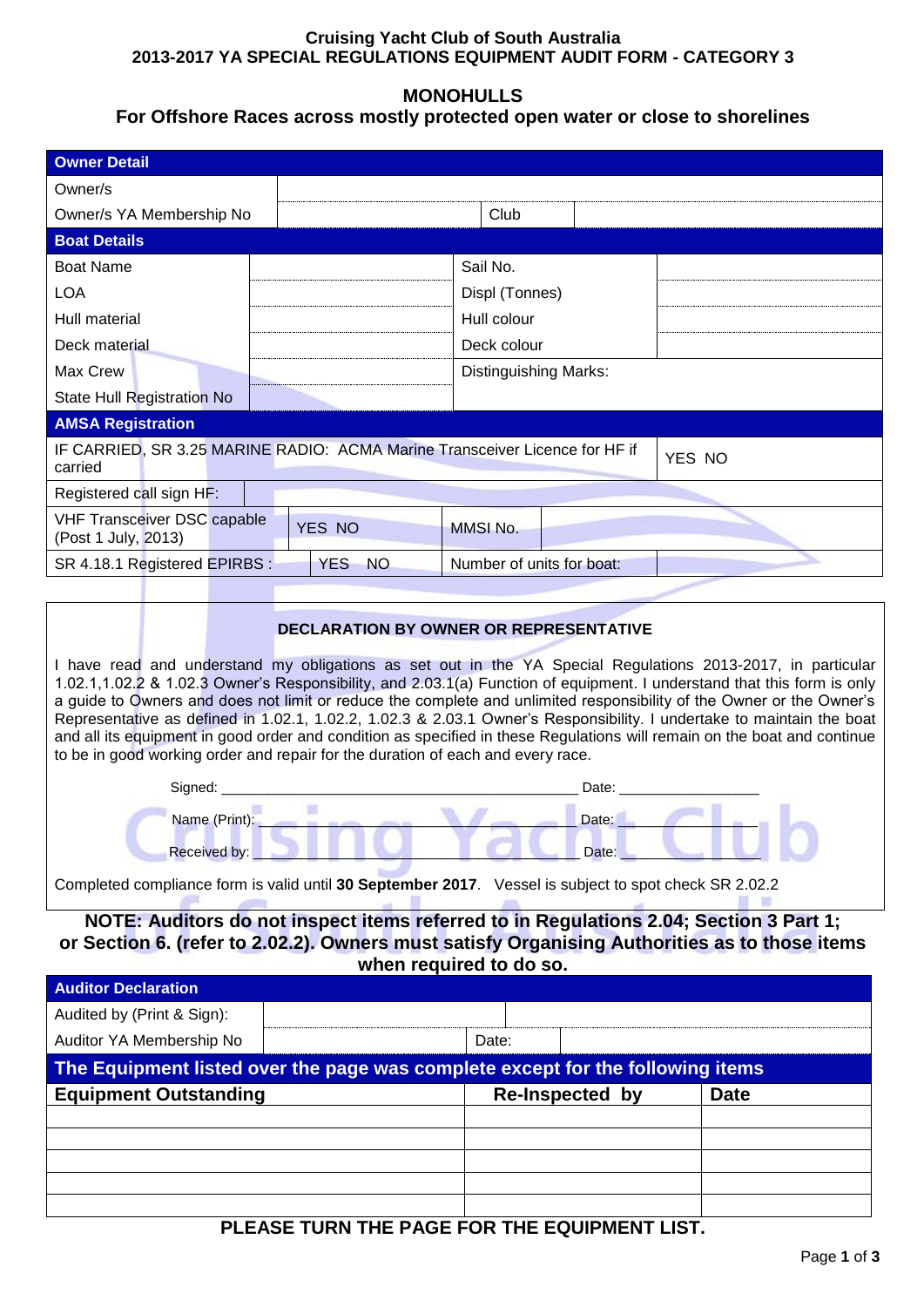### **Cruising Yacht Club of South Australia 2013-2017 YA SPECIAL REGULATIONS EQUIPMENT AUDIT FORM - CATEGORY 3 Yachting Australia Special Regulations 2013-2017 Equipment List** This Section to be completed and initialled by Owner (O) and Auditor/Inspector (EA)

| Reg    | <b>Equipment</b>                                                                           | Ο | EA |  |  |  |
|--------|--------------------------------------------------------------------------------------------|---|----|--|--|--|
|        |                                                                                            |   |    |  |  |  |
| 2.03.1 | Equipment functions & adequate for intended use                                            |   |    |  |  |  |
| 2.03.2 | Ballast & heavy equipment secured<br>(a) 2 exits, 1 forward of mast                        |   |    |  |  |  |
|        |                                                                                            |   |    |  |  |  |
|        | (c) Minimum clearance Ø 450mm for Age/ Series<br>Date 07/2010 or later; OR                 |   |    |  |  |  |
| 3.06.1 |                                                                                            |   |    |  |  |  |
|        | (d) Circular shape $\varnothing$ 450 mm or 380 mm x 380 mm                                 |   |    |  |  |  |
|        | and area 0.18m <sup>2</sup> for Age Date 7/2014 or later                                   |   |    |  |  |  |
| 3.07.1 | Hatches or ports open outward if forward of max                                            |   |    |  |  |  |
|        | beam, except if less than 0.071m <sup>2</sup>                                              |   |    |  |  |  |
|        | (a) i Hatches above water when heeled 90°.                                                 |   |    |  |  |  |
|        | (a) iii non complying permitted; size<.071m <sup>2</sup>                                   |   |    |  |  |  |
| 3.07.2 | (a) iii Kept shut while racing                                                             |   |    |  |  |  |
|        | (b) Capable of being immediately shut, permanently                                         |   |    |  |  |  |
|        | attached lid                                                                               |   |    |  |  |  |
| 3.07.3 | Blocking device for low sill companionway                                                  |   |    |  |  |  |
|        | Companionway hatch strong securing arrangement                                             |   |    |  |  |  |
| 3.07.4 | securing hatch in closed position                                                          |   |    |  |  |  |
| (a)    | (i) Operable from above and below                                                          |   |    |  |  |  |
|        | (ii) Functions independently of blocking devices                                           |   |    |  |  |  |
| 3.07.4 | (i) retained hatch open or shut<br><b>Blocking</b>                                         |   |    |  |  |  |
| (b)    | (ii) secured to boat by lanyard<br><b>Devices</b>                                          |   |    |  |  |  |
|        | (iii) permit exit in event of inversion                                                    |   |    |  |  |  |
| 3.08.1 | Cockpit strong, self draining at all angles of heel,                                       |   |    |  |  |  |
|        | permanent and integral part of hull<br>Cockpit essentially watertight                      |   |    |  |  |  |
| 3.08.2 |                                                                                            |   |    |  |  |  |
| 3.08.3 | Bilge pump outlet not connected to cockpit drain                                           |   |    |  |  |  |
| 3.08.4 | Cockpit sole 2% waterline length (LWL) above LWL                                           |   |    |  |  |  |
| 3.08.5 | Wells-bow, lateral, central, stern, included in cockpit                                    |   |    |  |  |  |
|        | volume                                                                                     |   |    |  |  |  |
| 3.08.6 | Cockpit volume complies with formula                                                       |   |    |  |  |  |
|        | Number of cockpit drains                                                                   |   |    |  |  |  |
| 3.08.7 | Age/ Series Date before 07/1977; 2 x 25mm                                                  |   |    |  |  |  |
|        | Age/ Series Date after 07/1977; 4 x 20mm                                                   |   |    |  |  |  |
| 3.09.1 | (a) Sea cocks permanently installed.                                                       |   |    |  |  |  |
|        | (b) Plugs for each opening attached/ stowed near                                           |   |    |  |  |  |
| 3.10.1 | Sheet winches operator not below deck                                                      |   |    |  |  |  |
| 3.11.1 | Keel stepped mast; heel securely fastened                                                  |   |    |  |  |  |
| 3.12.2 | Lifelines taut (50N force applied; $\leq$ 50mm deflection)                                 |   |    |  |  |  |
|        | (i) Closed bow pulpit forward of forestay OR                                               |   |    |  |  |  |
| 3.12.3 | (ii) Forward gap open bow pulpit less than 360mm;                                          |   |    |  |  |  |
| (a)    | <b>OR</b>                                                                                  |   |    |  |  |  |
|        | (iii) Forestay in or forward of gap; gap between                                           |   |    |  |  |  |
|        | forestay & bow pulpit less than 360mm                                                      |   |    |  |  |  |
|        | (b) Stern pulpit top rail no lower than upper lifelines                                    |   |    |  |  |  |
|        | at forward cockpit station                                                                 |   |    |  |  |  |
|        | (c) Lifelines, stanchions continuous deck barrier                                          |   |    |  |  |  |
|        | (d) Pulpit top rails no lower than upper lifelines                                         |   |    |  |  |  |
|        | (e) Openable upper rails able to be secured whilst                                         |   |    |  |  |  |
|        | racing                                                                                     |   |    |  |  |  |
|        | (f) Pulpits & stanchions permanently installed                                             |   |    |  |  |  |
| 3.12.3 | (g) Pulpits & stanchion bases inboard no more than                                         |   |    |  |  |  |
|        | greater of 5% of max beam or 150mm                                                         |   |    |  |  |  |
|        | (h) Stanchion bases not outboard                                                           |   |    |  |  |  |
|        | (i) Lifeline terminals may be aft of working deck if                                       |   |    |  |  |  |
|        | lifeline enclosure within working deck                                                     |   |    |  |  |  |
|        | (j) If lifelines not fixed to bow pulpit, gap < 150mm                                      |   |    |  |  |  |
|        | (k) Stanchions straight, vertical or angled not more                                       |   |    |  |  |  |
|        | than 10 degrees from 50mm above deck<br>Lifeline height, spacing, number comply with table |   |    |  |  |  |
| 3.12.5 | (a) Lifelines uncoated stainless steel wire                                                |   |    |  |  |  |
|        |                                                                                            |   |    |  |  |  |
|        | (b) Lifeline coating not moulded to wire                                                   |   |    |  |  |  |
|        | (d) Gap secured by lanyard 100mm or less                                                   |   |    |  |  |  |
|        | Lanyard replaced annually                                                                  |   |    |  |  |  |
|        | (e) Strength lifeline system, wire size comply                                             |   |    |  |  |  |
|        | Toe rail minimum height 25mm;                                                              |   |    |  |  |  |
| 3.12.6 |                                                                                            |   |    |  |  |  |
|        | Age date before 01/1981; 20mm                                                              |   |    |  |  |  |
|        |                                                                                            |   |    |  |  |  |
|        | Toilet, securely fastened or fitted bucket                                                 |   |    |  |  |  |
|        | Bunks, securely fastened, sufficient 50% of crew                                           |   |    |  |  |  |
|        | Cooking stove/ heating appliance safe use in                                               |   |    |  |  |  |
|        | seaway eg. gimballed                                                                       |   |    |  |  |  |

| Cooking stove/heating appliance securely fastened,                                                      |  |
|---------------------------------------------------------------------------------------------------------|--|
| accessible shutoff                                                                                      |  |
| Gas only permitted for cooking                                                                          |  |
| Methylated spirits acceptable for cooking<br>(a) "REMEMBER to turn off Gas" sign                        |  |
| (b) Gas detection system if appliance has a pilot                                                       |  |
| light.                                                                                                  |  |
| Disposable gas canister to be 225 gms or less                                                           |  |
| Gas bottle, spare canisters in separate, ventilated,                                                    |  |
| self draining locker, vapour can escape overboard                                                       |  |
| Galley suitable facilities                                                                              |  |
| At least 2.5 ltrs water per crew; AND                                                                   |  |
| At least 1 water tank securely installed for Age Date                                                   |  |
| 07/1998 or later                                                                                        |  |
| Emergency drinking water 9 ltrs additional to 3.18.2<br>Handholds below decks                           |  |
| 1 manual bilge pump operable with all cockpit seats,                                                    |  |
| hatches & companionways shut                                                                            |  |
| Bilge pump not to discharge into closed cockpit                                                         |  |
| Bilge pump not connected to cockpit drains                                                              |  |
| a) Bilge pump minimum suction bore 25mm                                                                 |  |
| b) Bilge pump & strum boxes accessible                                                                  |  |
| Pump handle each with lanyard or catch unless                                                           |  |
| permanently fitted<br>2 x 8ltr buckets stout construction with lanyard                                  |  |
| Marine magnetic compass permanently installed,                                                          |  |
| non electric, and ship's compass deviation card                                                         |  |
| Spare magnetic compass non electric                                                                     |  |
| Minimum 2 halyards per mast                                                                             |  |
| Navigation lights carried complying with IRPCAS                                                         |  |
| Not masked by sails or heeling                                                                          |  |
| Not mounted below deck level                                                                            |  |
|                                                                                                         |  |
| Reserve navigation lights;                                                                              |  |
| Independent of main power                                                                               |  |
|                                                                                                         |  |
|                                                                                                         |  |
| Spare bulbs except for multiple LED array lamps                                                         |  |
| Inboard engine to SR 3.24.1, OR outboard engine                                                         |  |
| with tanks, fuel supply all securely fastened                                                           |  |
| Outboard motors provision for mounting, and raising                                                     |  |
| Outboard motors mounted at all times                                                                    |  |
| Minimum speed, charging & fuel comply<br>Separate starter battery                                       |  |
| Separate generators, if carried & permanently                                                           |  |
| installed; covered; all exhaust, fuel supply & tank                                                     |  |
| also permanently installed                                                                              |  |
| Fuel tank shut off valve/cocks(s) if fuel can escape                                                    |  |
| or siphoning possible                                                                                   |  |
| (a) Inboard petrol tanks permanently installed,                                                         |  |
| metal, vented to open air, electrically grounded, filler<br>position prevents fuel/vapour entering boat |  |
| (b) Diesel tanks metal or other certified material                                                      |  |
| (c) Fuel lines comply                                                                                   |  |
| (d) Outboard tanks secured on deck or ventilated                                                        |  |
| compartment; manufacturer supplied or standards                                                         |  |
| branded                                                                                                 |  |
| (e) Petrol not below decks in portable containers                                                       |  |
| (f) Flexible fuel tank not permitted.                                                                   |  |
| i Permanently installed VHF transceiver                                                                 |  |
| iii From 1/07/15, newly installed to be DSC capable                                                     |  |
| Handheld VHF receiver; waterproof                                                                       |  |
| (a) 5W minimum output                                                                                   |  |
| (a) VHF minimum power 25 watts                                                                          |  |
| (b) Masthead antenna if mast 11m above water<br>(c) Transmission test over 8 nautical miles minimum     |  |
|                                                                                                         |  |
|                                                                                                         |  |
| Emergency antenna each required radio                                                                   |  |
| VHF & handheld VHF tested as per NoR                                                                    |  |
| [Note- YNSW Radio Inspection Form available]                                                            |  |
| Radio receiver for weather bulletins<br>1 radio operator to hold MROVCP minimum (or                     |  |